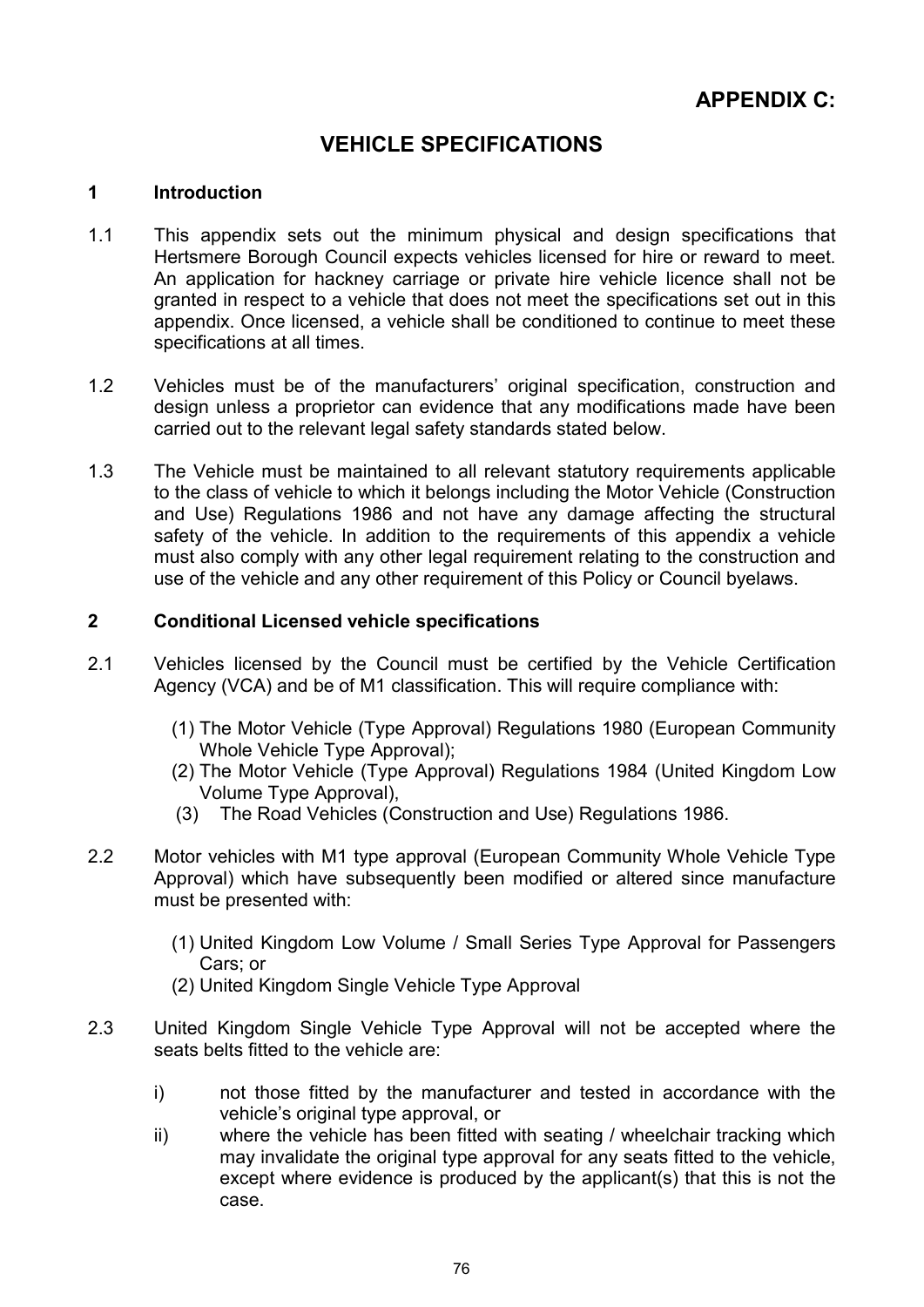- 2.4 Vehicles that do not meet the above will only be considered suitable for a licence if the proprietor can satisfy the Council that the vehicle meets, or has a vehicle approval equivalent to, the above standards. The proprietor shall be required to pay for any additional report or inspection that the Council may reasonably require to achieve this.
- 2.5 Should any of the above standards cease to be recognised in UK law any equivalent vehicle approval system replacing them shall be accepted as compliant with this part, subject to any further change made to this appendix by the Council.
- 2.6 Once licensed, no material alterations or changes in the specification, design, condition or appearance of the vehicle may be made without the approval of the Council. Approval will not be given where the vehicle does not comply with any of the requirements set out above.
- 2.7 A vehicle that has been written off by an insurance company will not be licensed by the Council save for where the vehicle is already licensed by the Council and it is a category "N" (non-structural damage) write off and the proprietor can provide evidence of the damage and standard of repair. A vehicle written off whilst holding a licence must undergo an additional MOT before it is permitted to continue to operate.

# 3 Standard Vehicle Requirements

- 3.1 All vehicles must:
	- 1. Be for the Carriage of at least 4 and no more than 8 passengers.
	- 2. Have a seatbelt for each passenger that can be seated in the vehicle.
	- 3. Have a current and valid MOT certificate.
	- 4. Have windows to the side and rear providing natural light and ventilation to the passenger compartment.
	- 5. Provide sufficient means by which any person in the vehicle may communicate with the driver.
	- 6. Have reasonable and sufficient luggage space for the maximum number of passengers that the vehicle is licensed for and which is physically separated from the passenger seating.
	- 7. Not be convertible.
	- 8. Not be left-hand drive.
	- 9. Be within the requirements of the Council's Licensed Vehicle Age Policy (below).

# 4 Vehicle Type and Colour

- 4.1 An application for a new hackney carriage licence can only be made in respect of a vehicle which is either:
	- i) a "London TX Style" type, purpose-built wheelchair accessible hackney carriage in any colour of the original manufacturer's specification, or
	- ii) a wheelchair accessible vehicle **black** in colour approved by the Council;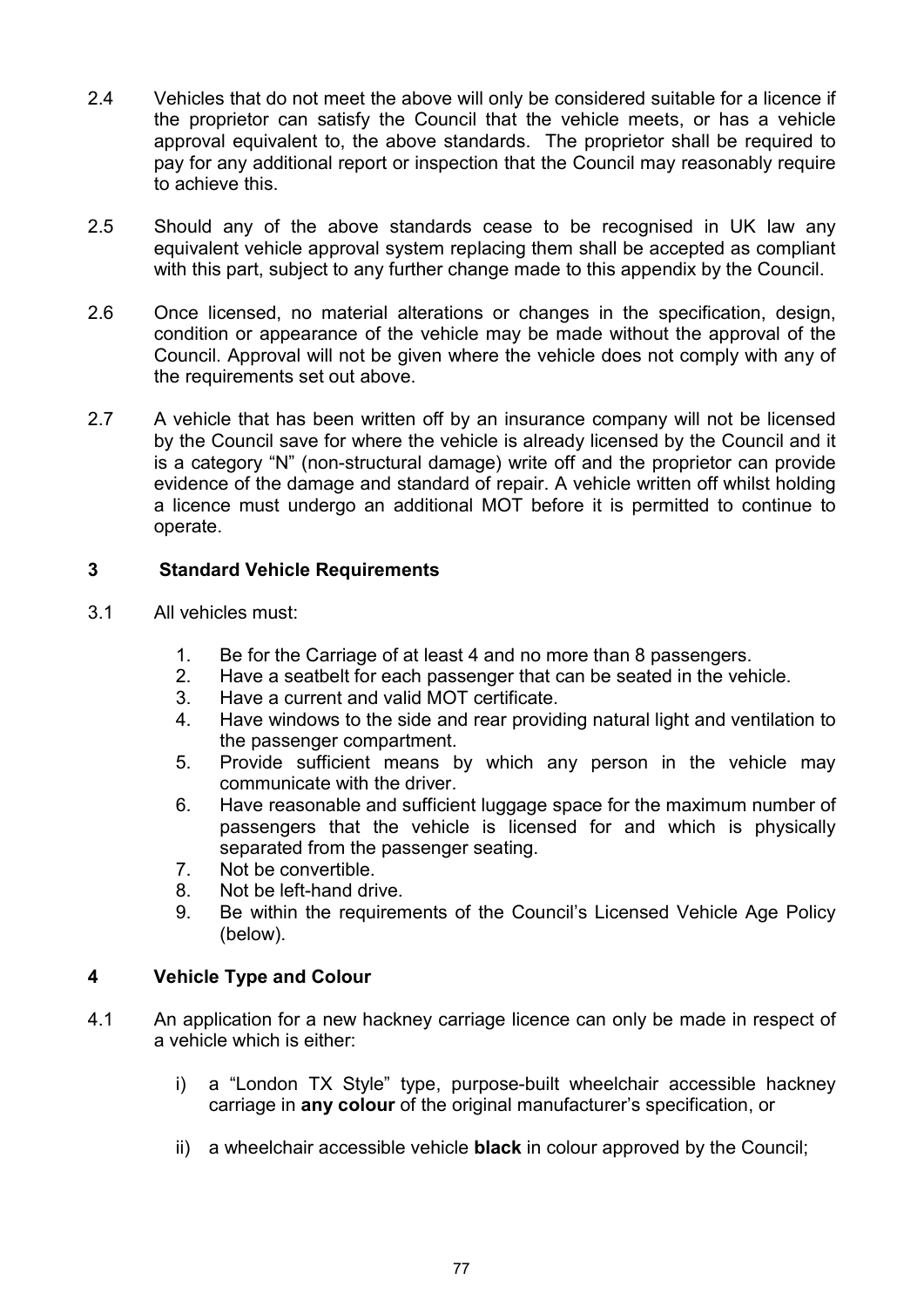- 4.2 All Hackney Carriages must comply with the requirements of the Hertsmere Borough Council Byelaws contained in Appendix I.
- 4.3 For the purpose of this Policy, a "new" application means any application in respect to a vehicle which does not already hold a licence granted by the Council at the time of application.

# 5 Vehicle Age, Mileage and MOT testing frequency

- 5.1 All new vehicles presented for licensing must meet the following requirements:
	- i) Be no older than 6 years of age at the time of application and;
	- ii) Be Euro 6 compliant
- 5.2 Once licensed a vehicle may continue to be renewed until the age of 8 years.
- 5.3 Notwithstanding the above a proprietor may make a separate "age exemption" application, and pay any additional extra fee that the Council may require, to licence, or renew a licence, in respect to a vehicle that does not meet the relevant age requirements if the proprietor believes exceptional circumstances relevant to the vehicle exist which the Council should consider.
- 5.4 In considering whether to depart from its policy on the age of vehicles, Officers will check the history of the vehicle, its previous MOT history, service history, mileage and any enforcement action previously taken. The vehicle shall also be required to pass an MOT and compliance test from the Council's authorised garage.
- 5.5 Should Council officers consider that the vehicle history is acceptable and the vehicle is in exceptionally good mechanical and bodywork condition, has no cosmetic defects and has been tested by an approved garage, the application to renew may be allowed provided that the vehicle is either:
	- i) Euro 6 compliant (including equivalent to, or above);
	- ii) Wheelchair Accessible; or
	- iii) Subject to exceptional circumstances relevant to the vehicle which means that the vehicle looks, operates and is as safe as a vehicle which would meet the relevant age threshold.
- 5.6 A vehicle granted a licence following an age exemption application will continue to be licensed until the expiry of its licence or until such time as a mechanical or cosmetic defect is found whereby the vehicle is no longer exceptional. Once a licence has expired, the proprietor may make a further age exemption application.
- 5.7 The Council will avoid setting an arbitrary mileage limit but shall take into account vehicle mileage when considering if to depart from its policy. A vehicle with mileage in excess of 150,000 miles would be expected to have a full-service history in order to continue to be licensed.
- 5.8 Notwithstanding the above, it is expected that all vehicles are maintained, serviced and inspected in accordance with the manufacturer's recommended schedule in terms of both mileage and time elapsed. The service history of a vehicle may be requested by the Council to establish if a vehicle is suitable to be licensed or continue to be licensed. The older a vehicle is the more likely it is that a full-service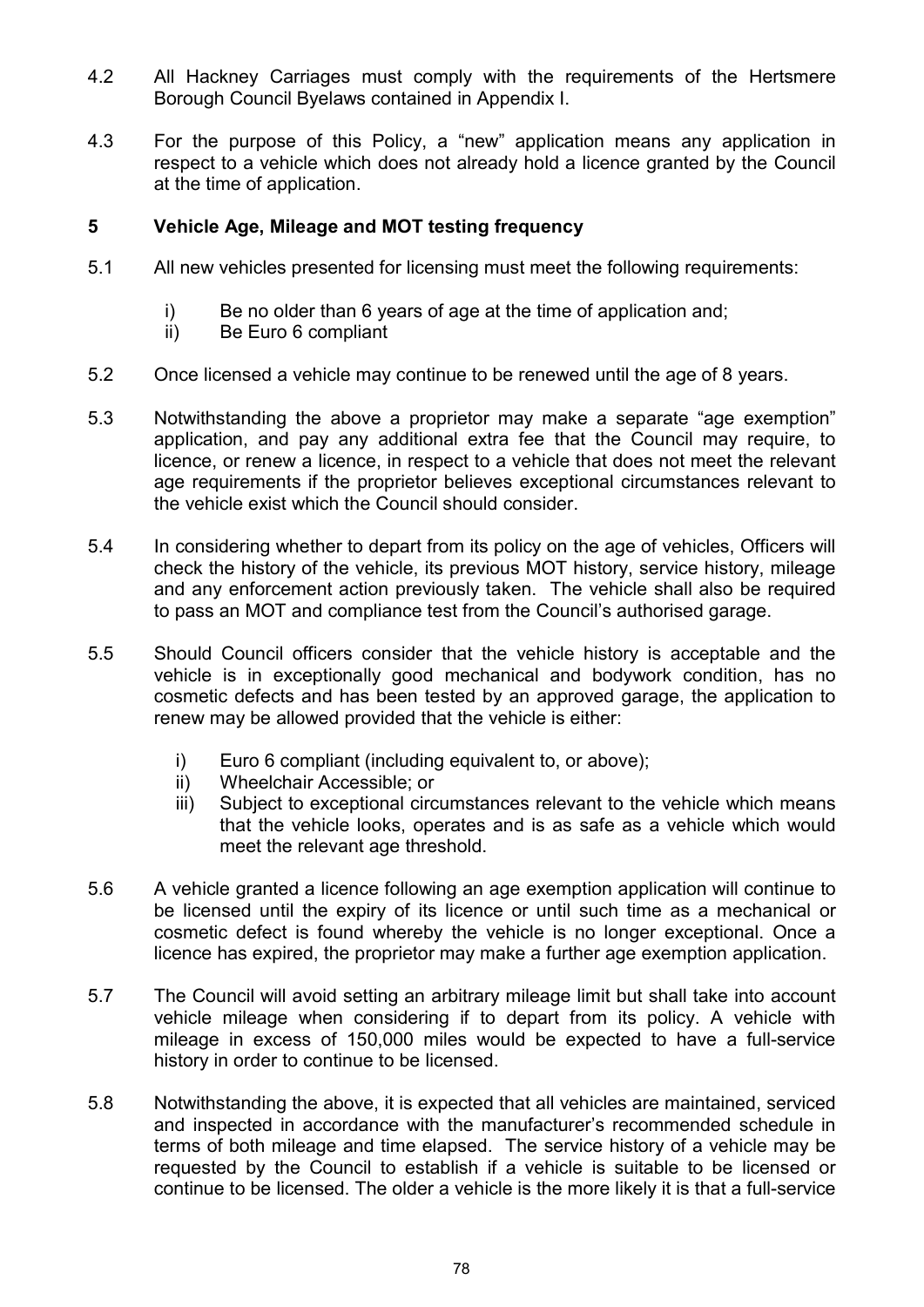history will be required in order to provide sufficient information to the Council to depart from its Policy.

- 5.9 All Vehicles under the age of 4 will require one MOT a year. Vehicles over the age of 8 (if permitted to continue to be licensed) must undergo an MOT every 6 months.
- 5.10 Any vehicle that holds a valid private hire or hackney carriage vehicle licence on the date this policy takes effect will be required to have one MOT test a year until that vehicle reaches the age of 8.
- 5.11 Any vehicle that is subject to a new application after the date this Policy takes effect will be required to undergo an MOT test twice a year once the vehicle is aged 4 years or older.
- 5.12 Where a vehicle is required to have a second MOT the licence holder will be conditioned to do this within 14 days either side of the 6 month anniversary date of the grant of the licence. The requirement for the second MOT will take effect upon the grant of any new, or renewed licence that occurs after the vehicle has reached the relevant age (of either 4 or 8).
- 5.13 The Council reserves the right to request any proprietor to present a new MOT certificate at any time during the period that a vehicle is licensed or, if on the individual merits of an application or enforcement measure, condition a vehicle to be tested twice a year.
- 5.14 Failure to undertake and pass an MOT as required will result in the vehicle licence being suspended. The licence holder will breach their conditions should they use their vehicle for licence purposes at any time when the vehicle does not hold a current and valid MOT or would not pass an MOT. Significant or continuing breaches by a driver, proprietor or operator in respect to passing MOT's on time will result in further enforcement actions.

## 6 Doors, Windows and windscreen

- 6.1 All vehicles must have a minimum of 4 doors which are capable of being opened from the inside. The rear passenger compartment must have an openable door on either side of the vehicle.
- 6.2 Windows must be provided to all passenger compartments along with adequate means of opening and closing them. There should be at least 1 window on either side of the front driver and passenger compartments and 1 window on either side of the rear passenger compartments.
- 6.3 To comply with the Construction and Use Regulations the front windscreen of the vehicle must have a visual light transmission of 75% and the front side windows of at least 70%. These regulations do not impose any limit on the rear windscreen and rear passenger windows and the Council has discretion whether to permit the rear windows of a vehicle to be tinted.
- 6.4 Tinted windows will not be permitted in a Hackney carriage vehicle due to nature of public hire work and the safety risks arising out of the absence of journey records and the potential limit in a customer's choice over available vehicles.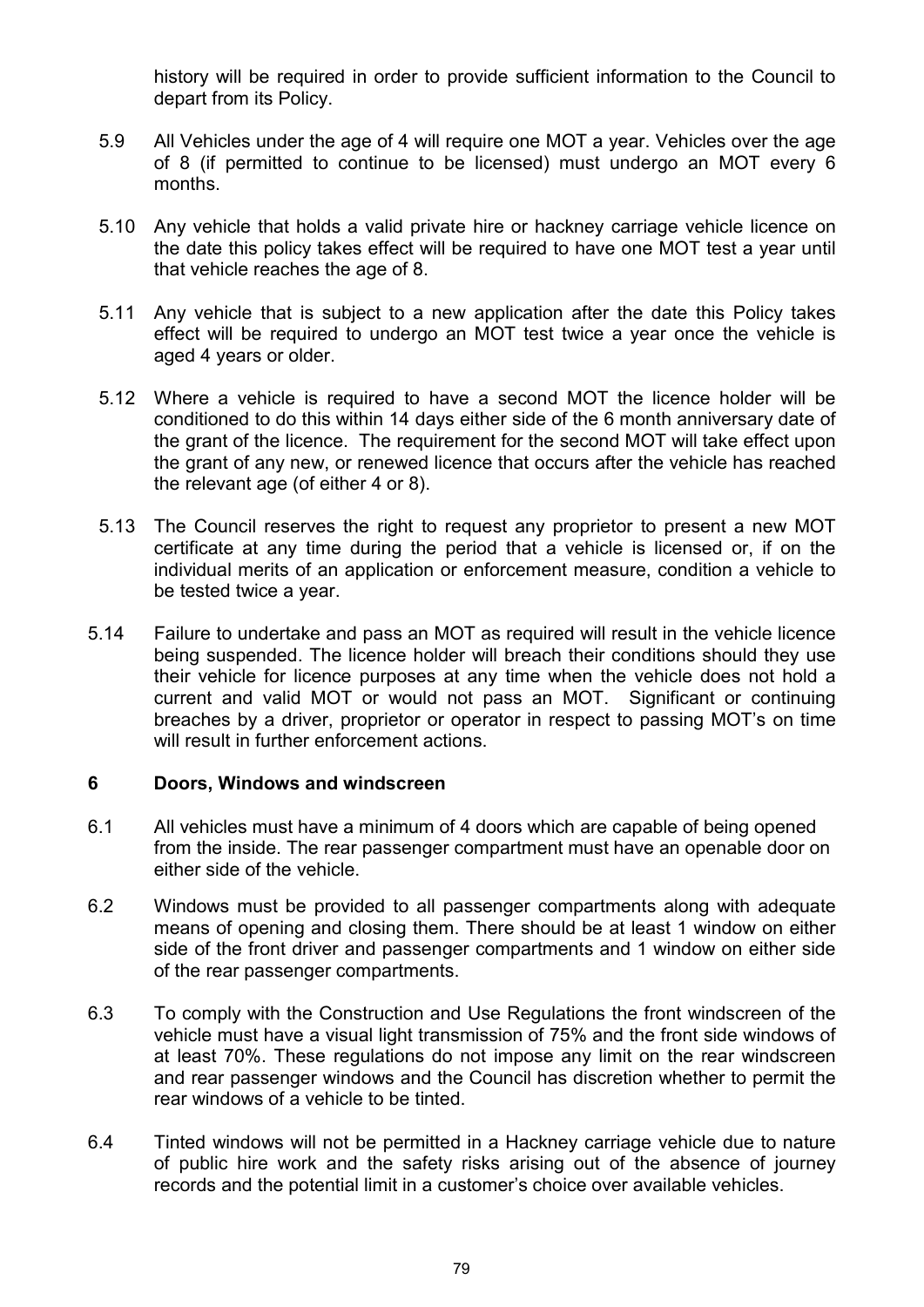- 6.5 Tinted windows will be permitted on a private hire vehicle provided that the windows are those that were fitted to the vehicle at the time of manufacturer.
- 6.6 Tinted film will not be permitted to be added to a vehicle at any time.

### 7 Tyres

- 7.1 Vehicles must be fitted with either all radial or all cross-ply tyres, including the spare wheel, have at least 3mm depth of tread at time of testing.
- 7.2 Tyres, or parts of a tyre, must be in a safe and suitable condition at all times and with no damage that would be deemed an MOT failure or would present a public safety risk of further deterioration (for example cuts and bulges, foreign bodies in a tyre such as screws; nails etc.)
- 7.3 Vehicles must carry a suitable spare tyre if the vehicle was designed and manufactured to carry one and the means to change that tyre.
- 7.4 All tyres, including the spare wheel, must be suitable for use on the vehicle to which the licence or application relates and conform to the requirements of the Original Manufacturers' Specification.
- 7.5 Run-flat tyres are acceptable on licensed vehicles.
- 7.6 Space saver tyres or tyre repair kits/ compressor's are acceptable if part of the original design and manufacture of the vehicle but must be kept and maintained in accordance with that manufacturer's specification.
- 7.7 The use of a run flat tyre (if punctured), a 'space-saver' spare tyre or a tyre repair kit / compressor is permitted strictly to enable a driver to complete a customer's journey and enable the vehicle to be taken to a garage. Use of any of the above methods beyond this is a public safety risk and will attract enforcement action.

### 8 Mirrors

8.1 The vehicle must be fitted with an internal rear-view mirror and both near and off side door mirrors in accordance with the appropriate legislation and/or manufacturers' specification.

### 9 Interior Dimensions, Seats and Seatbelts

- 9.1 Sufficient space between the seat cushions and the lowest part of the roof must be provided to safely accommodate passengers in reasonable comfort. The minimum requirement of this space is 86 centimetres.
- 9.2 There must be a minimum of 18 centimetres between the back of the front seat and the front of the next row of rear seats to ensure sufficient leg space.
- 9.3 Passenger seats must be a minimum of 43 centimetres wide per passenger with no significant intrusion by wheel arches, armrests or other parts of the vehicle. Measurements are to be taken laterally along the narrowest part of the seat.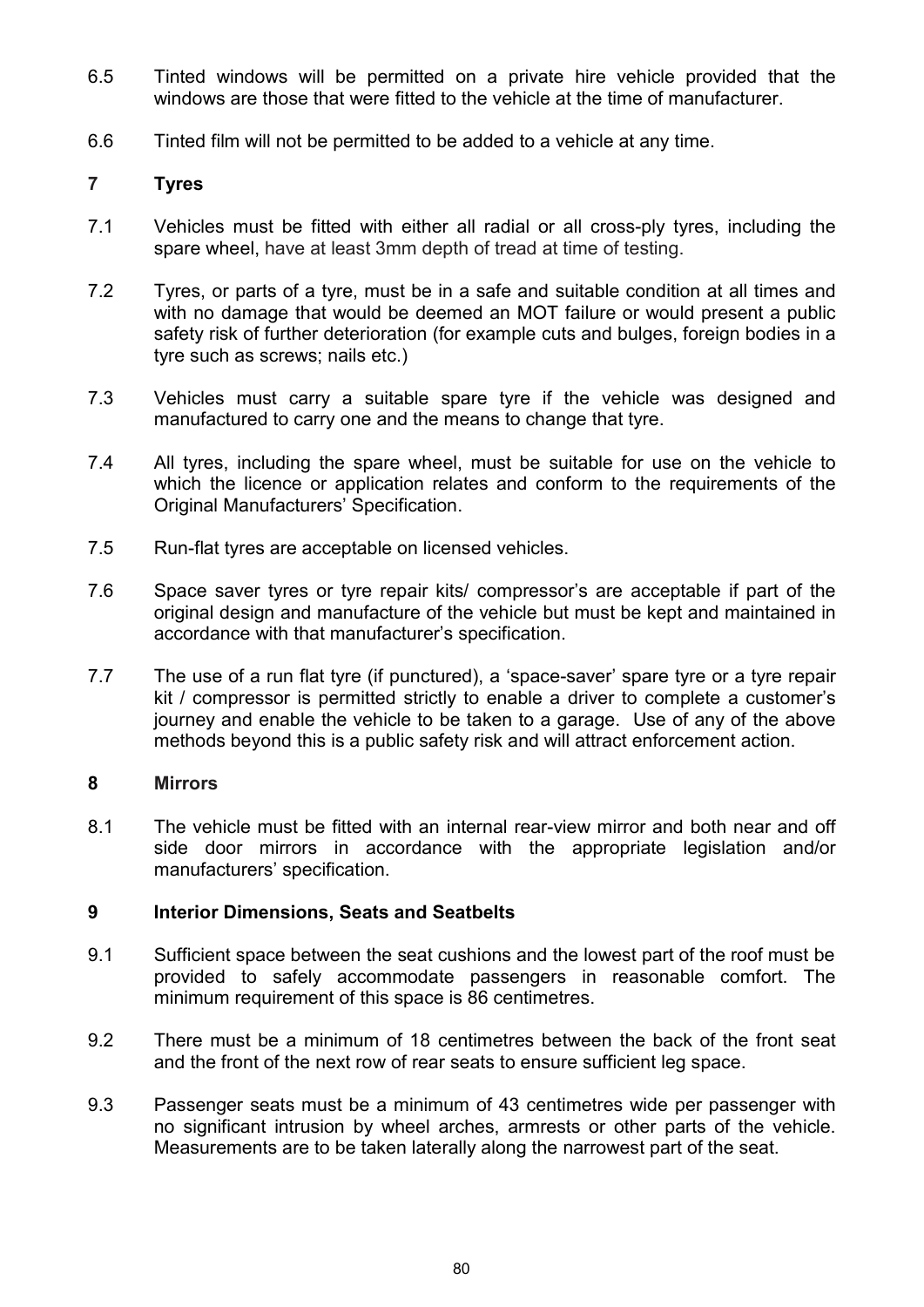- 9.4 Unless the Original Manufacturers' Specification states otherwise, the front seat of the vehicle next to the driver will be regarded as a seat for 1 passenger only.
- 9.5 All vehicles must be fitted with fully operational seat belts that are fully compliant with the relevant British Standard. There must be 1 seat belt for each passenger to be carried.

### 10 Fire Extinguishers

- 10.1 Licensed vehicles must carry a fire extinguisher suitable for extinguishing vehicle fires (fire class B and C) and conform to BSEN 3, showing the appropriate kitemark. The date of expiry must be clearly visible on the extinguisher and replaced once expired.
- 10.2 The extinguisher should be marked with the vehicle registration or Licence Plate number and be securely fixed in a position reasonably accessible to the driver in the event of an emergency.

### 11 First Aid Kit

- 11.1 Licensed vehicles must carry a first aid kit meeting the requirements of BS 8599-2 (Medium Motorist First Aid Kit). The kit must be maintained in suitable condition and replenished as necessary and be marked with the vehicle registration or plate number of the vehicle.
- 11.2 The first aid kit should be stored in such position that is reasonably accessible to the driver to either treat themselves or provide to a passenger to treat themselves.

#### 12 Replacement Bulb Kit

12.1 A suitable replacement bulb kit meeting the vehicle manufacturer's specification must be kept in the vehicle. Once a bulb has been used from the kit it must be replaced as soon as practicable.

### 13 Warning Triangle

13.1 A suitable warning triangle must be contained in the vehicle and used where necessary in accordance with the Highway code.

#### 14 Luggage

- 14.1 Adequate storage for passenger luggage must be available. Any luggage carried must be suitably secured in place without obstructing any exits.
- 14.2 If the licensed vehicle is an estate, hatchback, or multi-passenger type vehicle, the compartment must be fitted with a guard-rail or manufacturer's specification cover to prevent luggage from entering the rear passenger compartment. Exemption from this requirement will only be given where the construction of the vehicle, in the Council's opinion, does not require such a rail or cover.

### 15 Maintenance & Condition of the Vehicle

15.1 The exterior of all licensed vehicles shall be maintained in a clean and safe condition at all times. In particular, the exterior of the vehicle shall: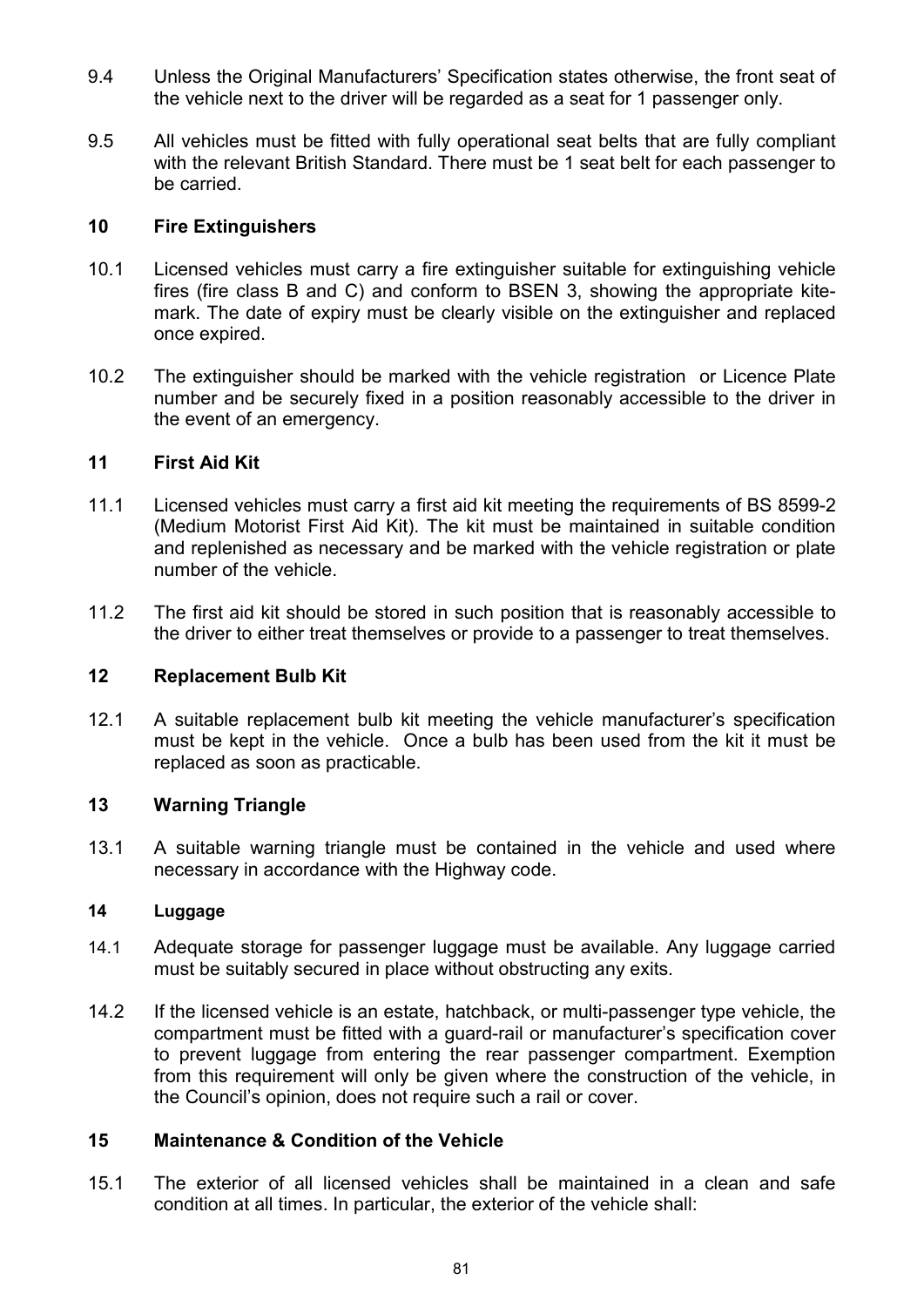- (1) be free of dents;
- (2) be free of visible rust;
- (3) be free of unrepaired accident damage;
- (4) have uniform paintwork equivalent to that applied by the manufacturer;
- (5) be maintained in an acceptable state of cleanliness,
- 15.2 The interior of all licensed vehicles shall be maintained in a clean and safe condition at all times. In particular, the interior of the vehicle shall:
	- (1) be free of all stains to the upholstery,
	- (2) be free of all splits and tears to the upholstery,
	- (3) be maintained in an acceptable state of cleanliness, and
	- (4) provide seats functioning in accordance with the Original Manufacturers' Specification.
	- (5) All lights, doors, door locks, boot / tail gate and locks, bonnet, hinges and catches, windows, sunroofs and hoods should be operating correctly

### 16 Safety Screens

- 16.1 A safety screen is permitted to be installed provided it is done so to the satisfaction of the Council. A request should be made to the Council prior to the installation of the screen.
- 16.2 Sufficient means must continue be provided by which any person in the vehicle may communicate with the driver.

### 17 Communication Devices

- 17.1 Only one approved licensed two-way radio may be operational in the vehicle at any one time and shall be used exclusively for the hackney carriage or private hire vehicle.
- 17.2 Two-way radio equipment must be of a type currently approved by the Radio Communications Agency and securely and safely fitted in accordance with any published guidance and in such manner that does not risk the safety of the driver or passengers.
- 17.3 The use of a Citizen Band (CB) transmitter or receiver or radio scanning devices are prohibited and must not be fitted or carried in the vehicle.

### 18 Meters

- 18.1 Private hire vehicles are not required to be fitted with a taximeter. However where a taximeter or other device for recording fares is fitted, the type of meter, its installation and calibration, must be approved by the Council.
- 18.2 A meter complying with the Council bye-laws must be fitted in all hackney carriages correctly calibrated to the current Council approved fare structure, sealed appropriately in compliance with The Measuring Instruments (Taximeters) Regulations 2006.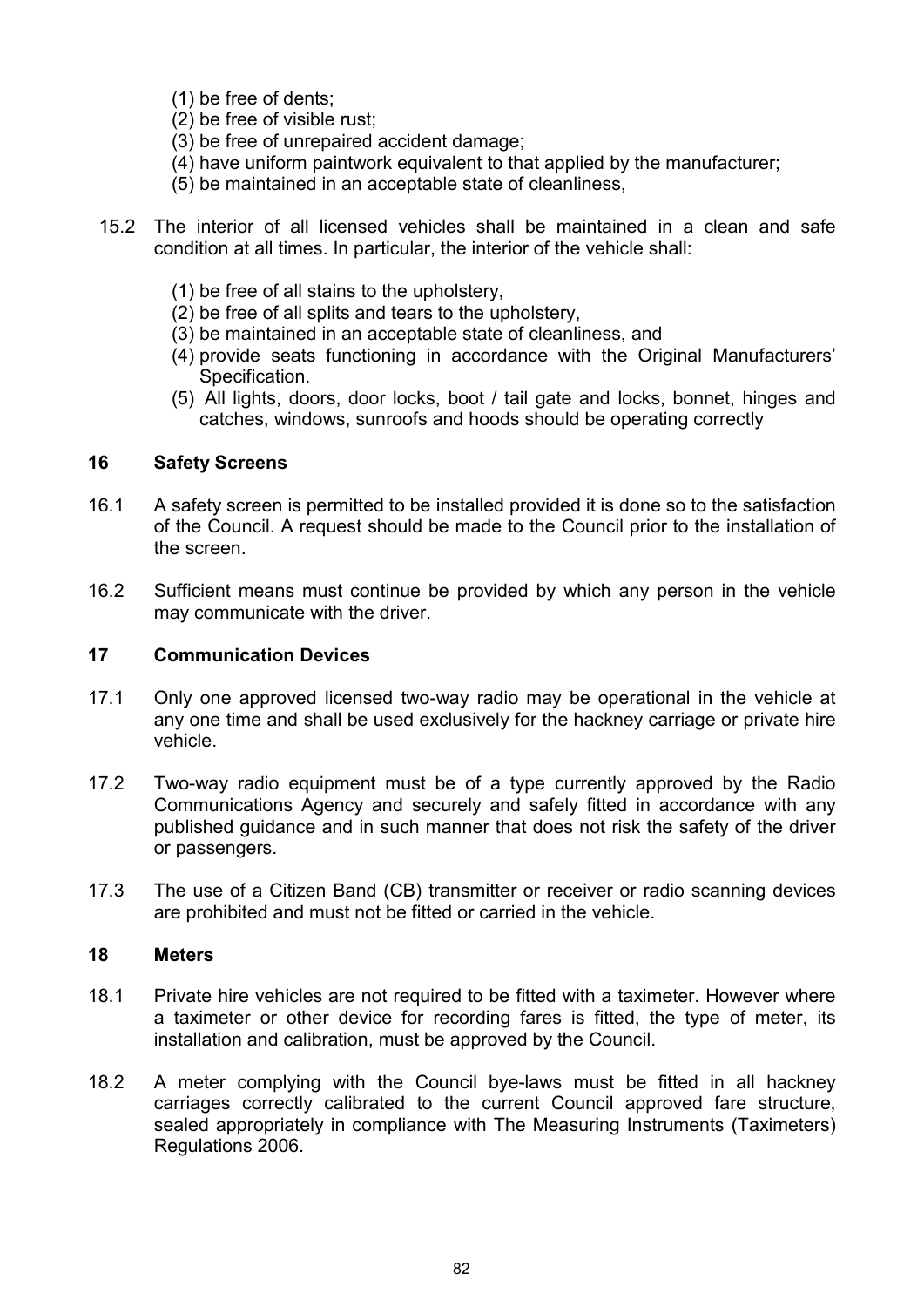- 18.3 Bye-laws require the taximeter to be brought into operation at the commencement of a journey and any outward sign reading "taxi" or "for hire" will be turned off. The meter must be clearly visible to passengers inside the vehicle and the figures displayed on the meter shall be legible and properly illuminated at all times when the vehicle is hired.
- 18.4 The Council's fare tariff shall be clearly displayed and legible in the vehicle so as to be plainly visible to passengers carried therein.

# 19 Trailers

- 19.1 Trailers may only be used if approved by the Council following an application request from a licence holder.
- 19.2 The trailer must comply with all the Road Vehicles (Construction and Use) Regulations 1986 and any other applicable legislation as assessed by the Council's nominated garage and any inspection required by the Council.
- 19.3 A suitable lid or other approved means of enclosure must be fitted to secure and cover the contents of the trailer whenever in use.
- 19.4 The vehicle's insurance must include cover for towing a trailer and the Council must be satisfied that the DVLA driving licence authorises the driver to drive a vehicle towing a trailer.
- 19.5 Trailers must display an identical Licence Plate to the licensed vehicle. The Council will charge an administrative fee for the duplicate plate as well as the application.
- 19.6 Trailers will not be permitted on a hackney carriage rank and approval will not normally be given to a hackney carriage unless the Council is satisfied that the trailer will only be used for specific pre-booked journeys and it is reasonable for a trailer to be used.

### 20 Wheelchair Accessible Vehicles

- 20.1 Wheelchair accessible vehicles must be manufactured or adapted to carry at least one wheelchair passenger whilst the passenger is seated in the wheelchair.
- 20.2 Loading of the wheelchair may be from the side or from the rear.
- 20.3 There must be sufficient space between the front of the rear seat and any partition for an occupied wheelchair to turn and sufficient space for a wheelchair to travel facing forward or rearward.
- 20.4 Access to and exit from the wheelchair position must not be obstructed in any manner at any time except by wheelchair loading apparatus
- 20.5 The vehicle must have appropriate wheelchair tie down and occupant restraint system (WTORS) fitted to it in order to secure the wheelchair and ensure the safety of the passenger.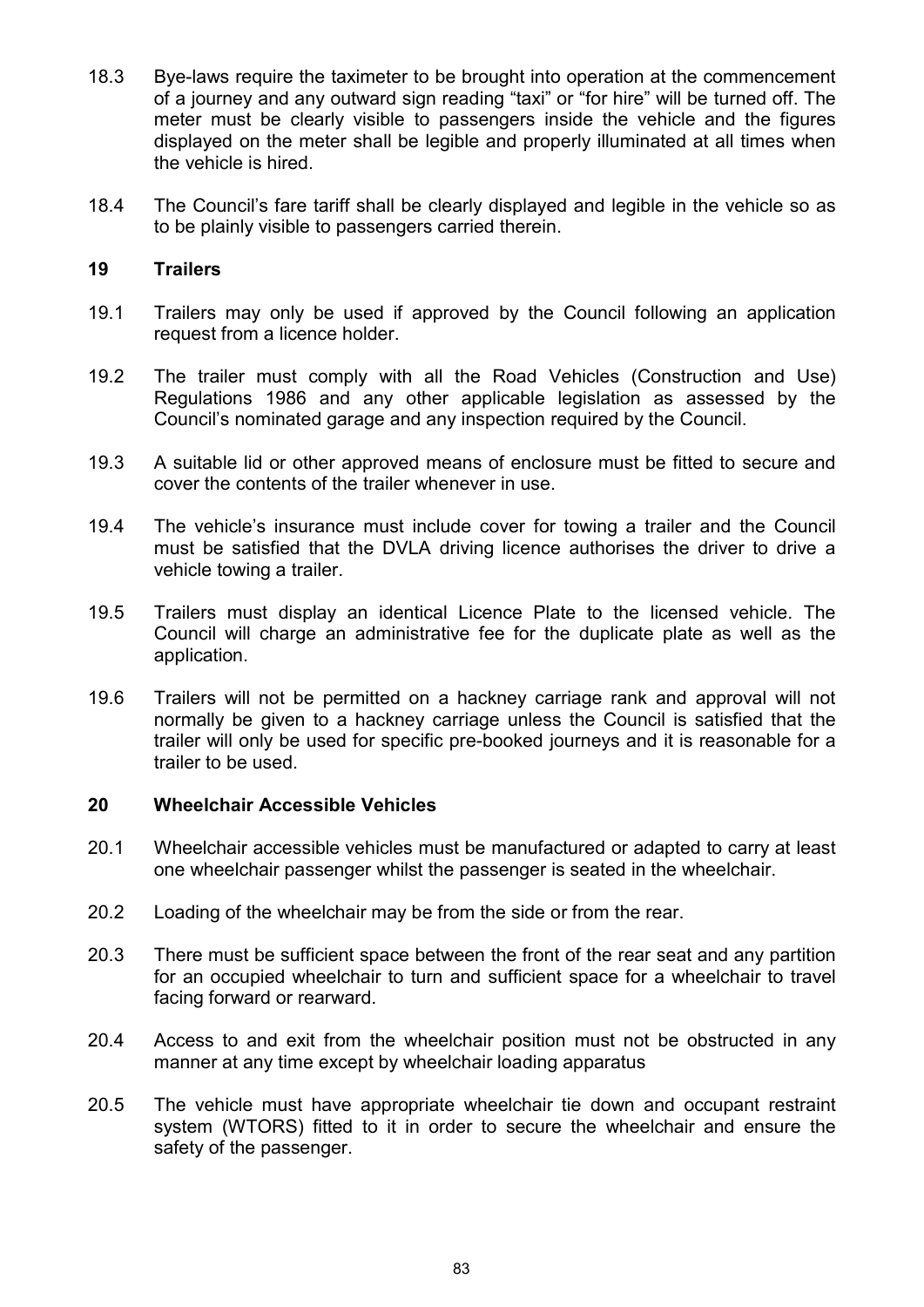- 20.6 Wheelchair internal anchorage and WTORS must be of the manufacturer's design and construction and secured in such a position so as not to obstruct any emergency exit.
- 20.7 Wheelchair internal anchorage and WTORS must be installed and fitted by a competent person able to verify in a professional capacity that it has been fitted in accordance with all relevant legislative safety standards and requirements and that it complies with The Road Vehicles (Construction and Use Regulations) 1986.
- 20.8 Access ramps or lifts to the vehicle must be securely fixed prior to use, and be able to support the wheelchair, occupant and helper.
- 20.9 Ramps and lifts must be securely stored in the vehicle before it may move.
- 20.10 Any equipment fitted to the vehicle for the purpose of lifting a wheelchair into the vehicle must have been tested in accordance with the requirements of the Lifting Operations and Lifting Equipment Regulations 1998. Any such equipment must be maintained in good working order and be available for use at all times.
- 20.11 Where a vehicle is designed or adapted to carry a wheelchair, the proprietor shall ensure all drivers have undertaken an enhanced practical driving test which includes how to load, secure and unload a wheelchair safely.

# 21 Vehicles Powered by Liquid Petroleum Gas (LPG)

- 21.1 An applicant for a licence in respect to a vehicle that has been converted to run on LPG is required to produce a certificate issued by a member of the LPG Association confirming satisfactory installation, examination and testing of the vehicle.
- 21.2 If a vehicle has been converted and an LPG fuel tank has been placed in the boot space there must still be enough available space in order to carry a reasonable amount of luggage.
- 21.3 If the removal of the spare wheel has taken place this must be relocated to a location that is not in the passenger carrying area of the vehicle. If the vehicle is unable to carry a spare wheel the Council may permit a suitable tyre repair kit / compressor to be carried within the vehicle or for the vehicle to be fitted with 'run flat' tyres.

#### 22 Insurance

- 22.1 The proprietor of a licensed vehicle shall ensure that an insurance policy complying with the requirements of Part VII of the Road Traffic Act 1988 is in place at all times that the vehicle is licensed and available for the carrying of passengers.
- 22.2 A certificate of insurance that names a driver who does not hold a valid hackney carriage or private hire driver licence (as appropriate) for the vehicle will not be accepted.
- 22.3 Where the Council is not satisfied that appropriate insurance is in place the vehicle licence shall not be granted or be suspended.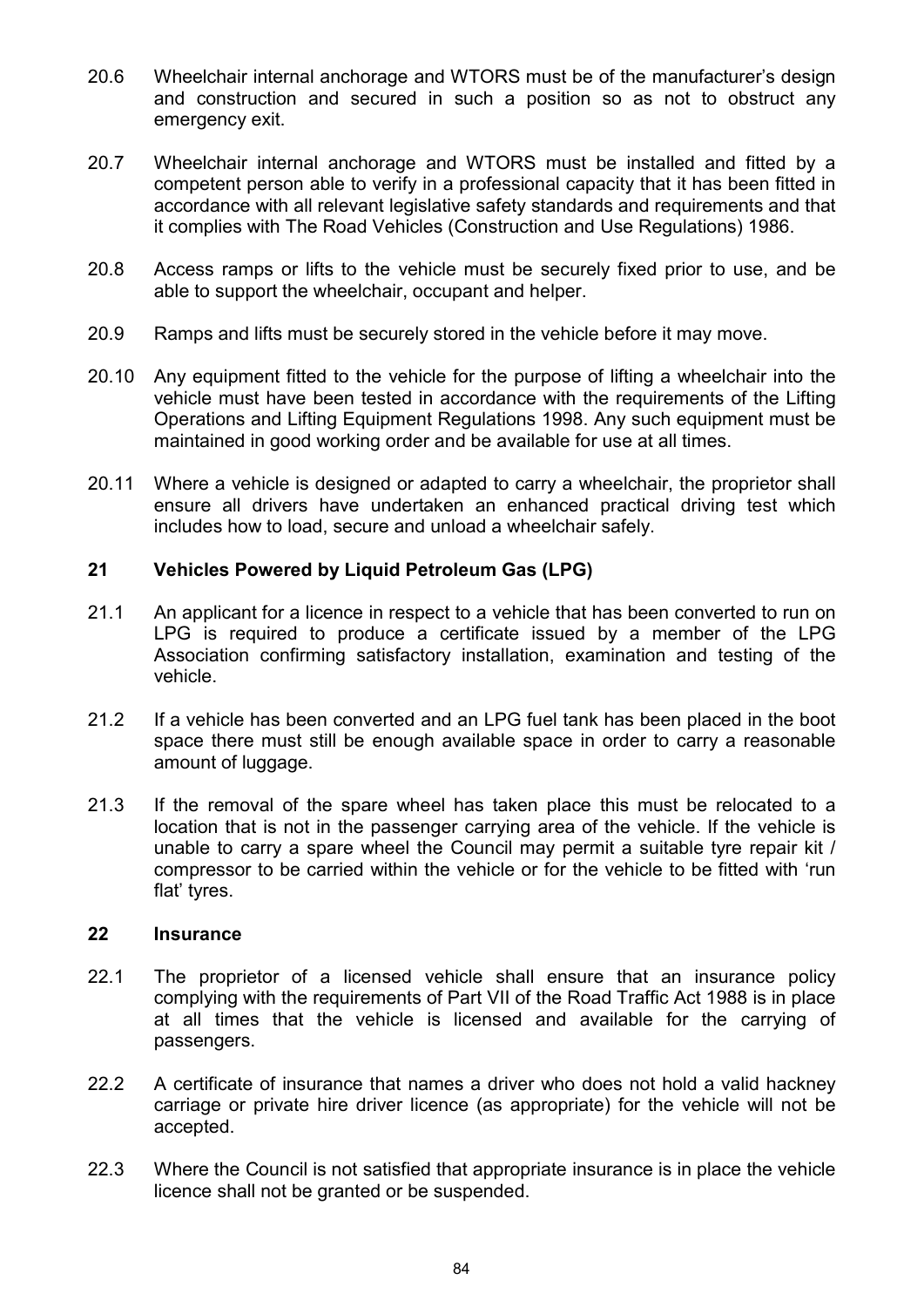# 23 Changes to Vehicle

23.1 Any change affecting a licensed vehicle must be notified to the Licensing Officer within 7 days of such change occurring.

# 24 Change in ownership

- 24.1 Licences shall be conditioned to lapse 14 days after the proprietor's interest in a vehicle is transferred. The licensed plates must be removed returned to the council.
- 24.2 If the vehicle has been transferred to another person who wishes to continue to use the vehicle as a licensed vehicle, they may request that the licence is transferred by the Council to them.
- 24.3 This must be done within 14 days of the date of the transfer otherwise the licence will lapse.
- 24.4 The applicant shall need to provide evidence that they are now the owner of the vehicle by presenting the new keeper supplement or bill of sale, along with the means for the Council to check their suitability.
- 24.5 Unless the applicant is also a licensed driver the vehicle cannot be driven by the applicant until the licence is transferred by the Council.

### 25 Substitution of vehicle and Hire Vehicles

- 25.1 A proprietor may decide that they no longer wish to use their currently licensed vehicle for hire purposes and instead use another vehicle. However, a licence is granted to a proprietor in respect to a specific vehicle and cannot be carried across or swapped to another vehicle, even if that other vehicle is owned by the same proprietor.
- 25.2 The proprietor must apply to licence the new vehicle separately and this can often result in perceived unfairness to a proprietor who has paid a licence fee and not had the full use of their licence. Proprietors are encouraged to plan any change in vehicle to coincide with the expiry of an existing vehicle licence to avoid this.
- 25.3 However, there are occasions where a proprietor wishes to change their vehicle in circumstances which they could not plan for – for instance where their licensed vehicle has been damaged in accident and cannot be repaired.
- 25.4 In such instances, where a proprietor is surrendering a vehicle licence (the old vehicle) but requesting the grant of a new vehicle licence (new vehicle), the proprietor may request that any portion of the enforcement fees previously levied by the Council are carried over to the new vehicle and, the cost of the new licence reduced accordingly. This "portion" will be calculated by the Council when setting its licence fees.
- 25.5 Where a proprietor needs to use a vehicle provided by an insurance company, for instance whilst their vehicle is being repaired following an accident, the temporary hire vehicle will still require a licence.